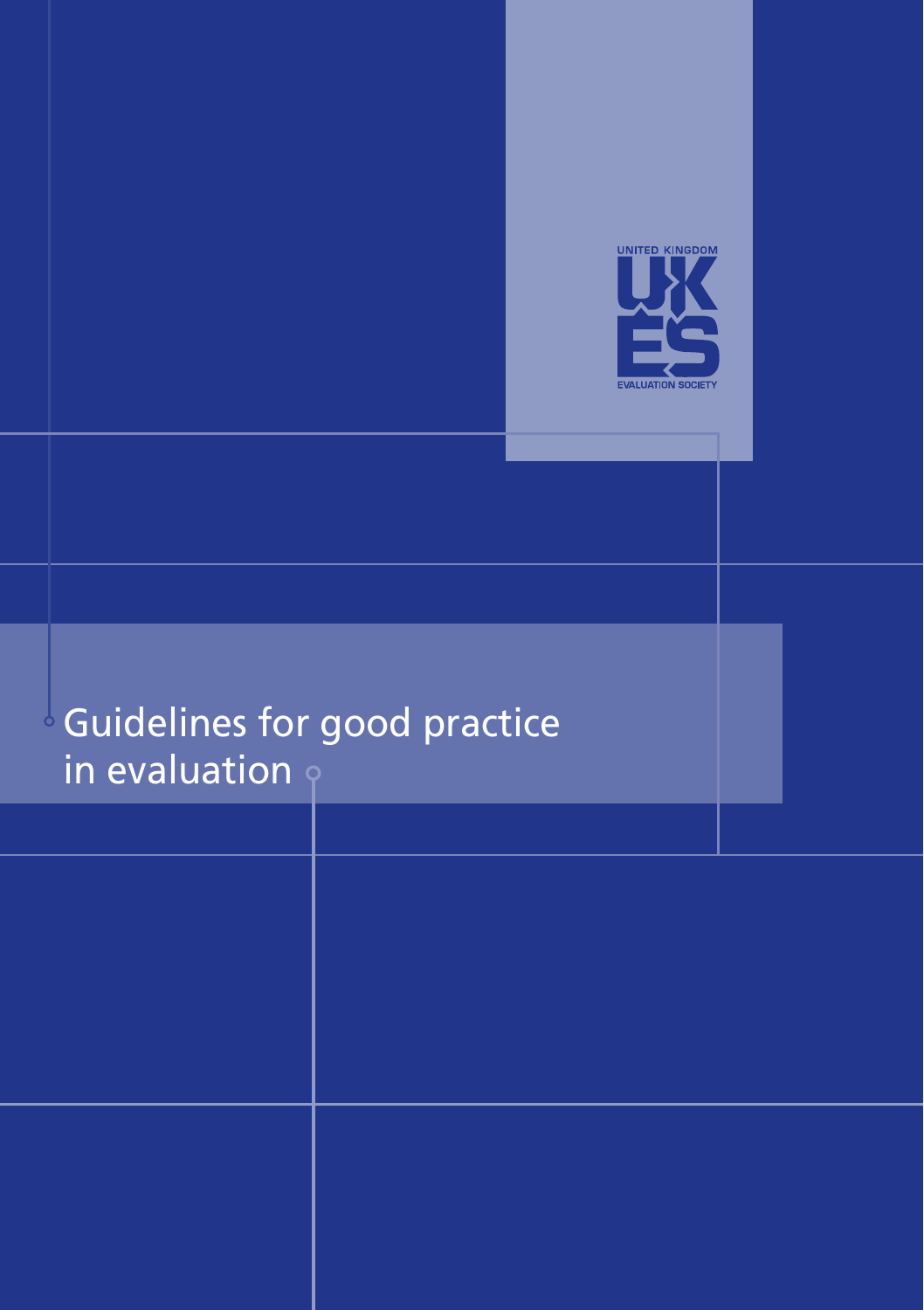#### Preface

**The UK Evaluation Society** has generated these guidelines to help commissioners, practitioners and participants establish good practice in the conduct of evaluation. The guidelines attempt to capture, in an easily assimilated way, a diverse set of principles for action in evaluation. They are intended for use in any domain, discipline or context. Organised in different sections, the guidelines outline issues for consideration by a range of stakeholders involved in the evaluation process. In this way practice is encapsulated from the point of view of evaluators themselves, commissioners, participants and those involved in self-evaluation in organisations.

Writing guidelines to inform practice has real challenges in that it is easy to slide into a set of disembodied, somewhat rationalistic standards, which bear little resemblance to the ebb and flow of interactions as the social process of evaluation unfolds. Yet it is difficult to adopt a conversational tone that at the same time allows for quick reference and easy access.

These guidelines are written in a matter-of-fact style that eschews jargon, the obscure and the insular. They are intended for use by the novice and the experienced alike. While they may be a little truncated, each statement is designed to offer a starting point for deliberation and to act as a reference for statements of evaluation ethics, intentions and generic practice. In this sense they are educational, generated to establish a dialogue between the different groups on what constitutes good practice.

The guidelines provide frameworks for action that do not exemplify any particular evaluation approach. Many of the statements have at their heart the need to be open and transparent about the expectations and requirements of all the stakeholders whoever they may be. As such the language used strives to avoid hidden assumptions about the efficacy, dominance or normality of any single approach to evaluation.

The guidelines are grounded in practice, i.e., what those engaged in the practical business of evaluation, have found to be both honourable and effective ways of interacting. We believe they will come alive through use in discussions between people involved in evaluations and they will support ways of negotiating some of the critical aspects of the process from commissioning to dissemination of findings.

The guidelines are not definitive and will continuously evolve; they should therefore be received as work-in-progress.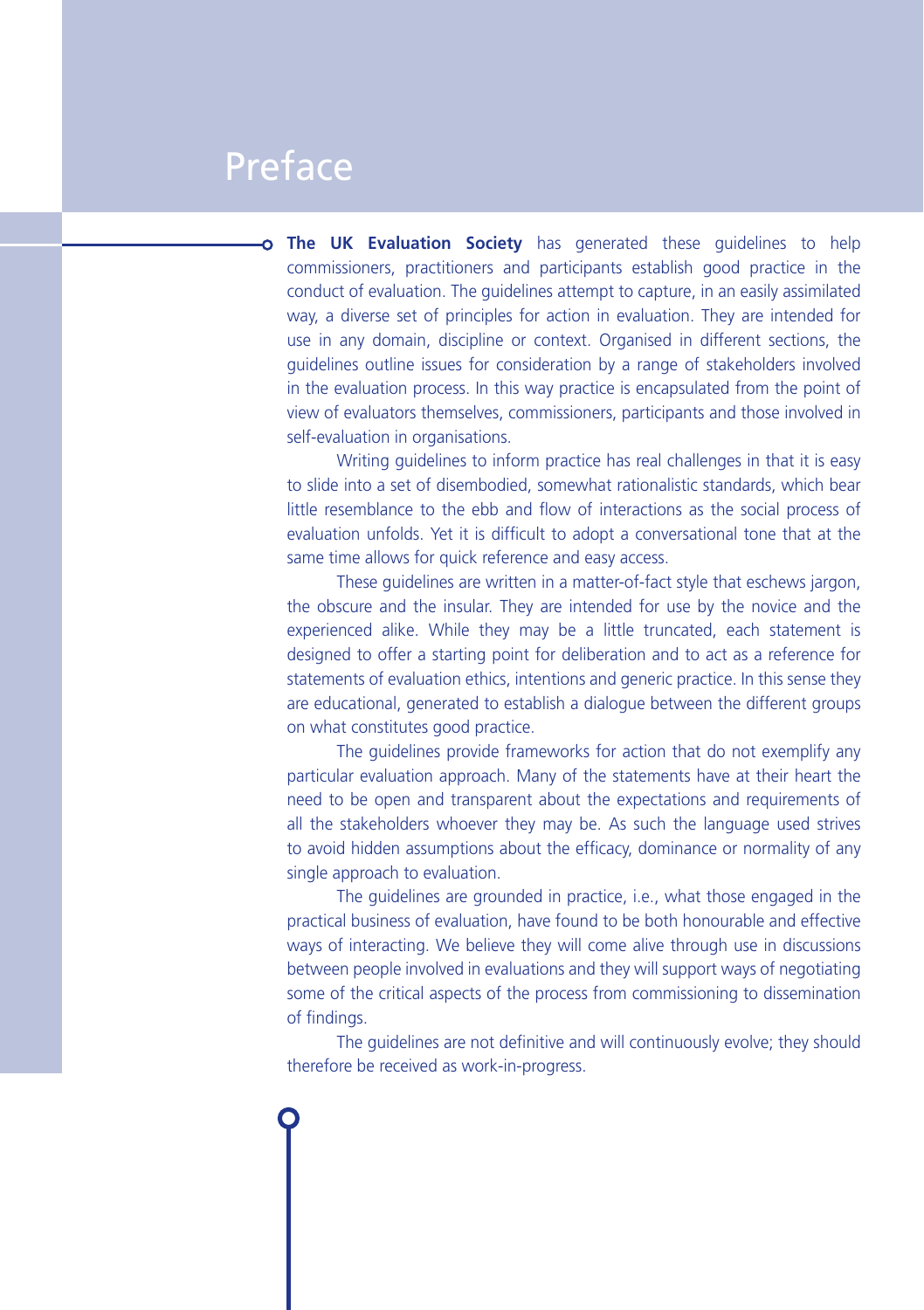### Guidelines for evaluators

Evaluators need to:

- $\blacksquare$  be explicit about the purpose, methods, intended outputs and outcomes of the evaluation; be mindful of unanticipated effects and be responsive to shifts in purpose.
- $\blacksquare$  alert commissioners to possible adjustments to the evaluation approach and practice; be open to dialogue throughout the process informing them of progress and developments.
- $\Box$  have preliminary discussion/s with commissioners and ensure outcomes of discussion/s are built into the contract.
- $\blacksquare$  consider whether it is helpful to build into the contract forms of external support or arbitration (should the need arise).
- $\blacksquare$  adhere to the terms agreed in the contract and consult with commissioners if there are significant changes required to the design or delivery of the evaluation.
- $\blacksquare$  demonstrate the quality of the evaluation to other parties through progress reports e.g. on development and financial accountability and adhere to quality assurance procedures as agreed in the contract.
- $\blacksquare$  be aware of and make every attempt to minimise any potential harmful effects of the evaluation prejudicing the status, position, careers or lives of participants.

Evaluators also need to:

- $\blacksquare$  demonstrate that the evaluation design and conduct are transparent and fit for purpose.
- $\blacksquare$  demonstrate comprehensive and appropriate use of all the evidence and that evaluation conclusions can be traced to this evidence.
- $\blacksquare$  work within the Data Protection Act and have procedures which ensure the secure storage of data.
- $\blacksquare$  acknowledge intellectual property and the work of others.
- $\blacksquare$  have contractual agreement over copyright of evaluation methodology, findings, documents and publication.
- $\blacksquare$  write and communicate evaluation findings in accessible language.
- $\blacksquare$  agree with commissioners from the outset the nature of dissemination in order to maximise the utility of the evaluation.

In practice evaluators need to:

- $\Box$  demonstrate commitment to the integrity of the process of evaluation and its purpose to increase learning in the public domain.
- $\blacksquare$  be realistic about what is feasible to achieve and to deliver within the time- scale and budget agreed.
- $\blacksquare$  know when to refuse or terminate an evaluation contract because it is undoable, self-serving, or threatens to undermine the integrity of the process.
- $\blacksquare$  be prepared to argue the case for the public right to know in evaluation in specified contexts.
- $\blacksquare$  treat all parties equally in the process of the evaluation and the dissemination of findings.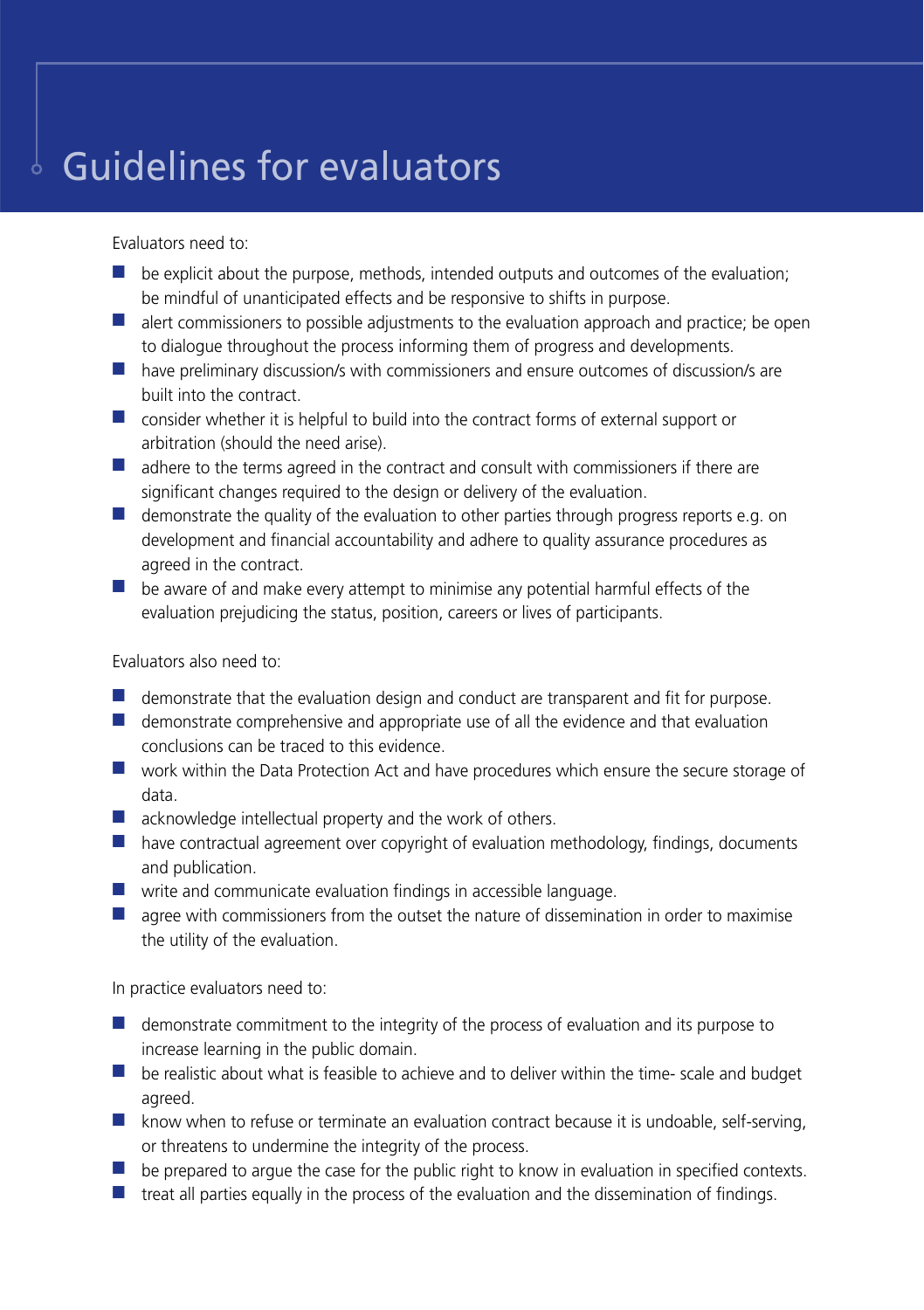### Guidelines for commissioners

To ensure good practice in evaluation, it would be helpful if Commissioners:

- $\blacksquare$  acknowledge the benefits of external, independent evaluation.
- $\Box$  operate fair tendering situations in which competitors ideas are not exploited or intellectual property misused as a result of commissioning.
- $\blacksquare$  hold preliminary consultations with all parties to the evaluation to support a relevant, realistic and viable specification.
- $\blacksquare$  specify the purpose and audience(s) for the evaluation with appropriate background material to encourage relevant tenders.
- $\Box$  operate a tendering procedure that is open and fair ensuring that appropriately qualified assessors are involved and making explicit criteria upon which a tender decision will be made.
- $\blacksquare$  clarify the constraints that commissioners operate under, e.g. timescales, budgets, deadlines, and accountability.
- $\blacksquare$  adhere to the terms agreed in the contract and consult with evaluators and other interest groups if significant changes are required to the design or delivery of the evaluation.
- **n** specify the legal terms and responsibilities of the evaluation in the contract.
- $\blacksquare$  match the aims and potential outcome of the evaluation to the knowledge and expertise of the potential evaluator(s).
- $\blacksquare$  provide access to documentation and data required for evaluation purposes.
- $\blacksquare$  establish clear principles for the reporting and dissemination of evaluation reports funded by public monies, consistent with acknowledged procedures which ensure quality evaluation and reporting.
- $\blacksquare$  have realistic expectations on what an evaluation might provide including sufficient time for evaluators to respond to an initial invitation to tender and produce a proposal.
- $\blacksquare$  include experienced evaluators (who are not potential applicants for funding) in initial drafts of evaluation specifications, including feasible budget and realistic timescales.
- $\blacksquare$  have trust in and mutual respect for all stakeholders, participants, commissioners and evaluator(s).
- $\blacksquare$  take advice of evaluators on research methodologies for collecting and analysing data.
- $\blacksquare$  communicate openly and keep the evaluation team informed of changes in circumstances affecting the evaluation.
- $\blacksquare$  recognise where evaluators need to keep their sources of information anonymous.
- $\blacksquare$  preserve the integrity of the findings, e.g. by not quoting or publicising findings out of context.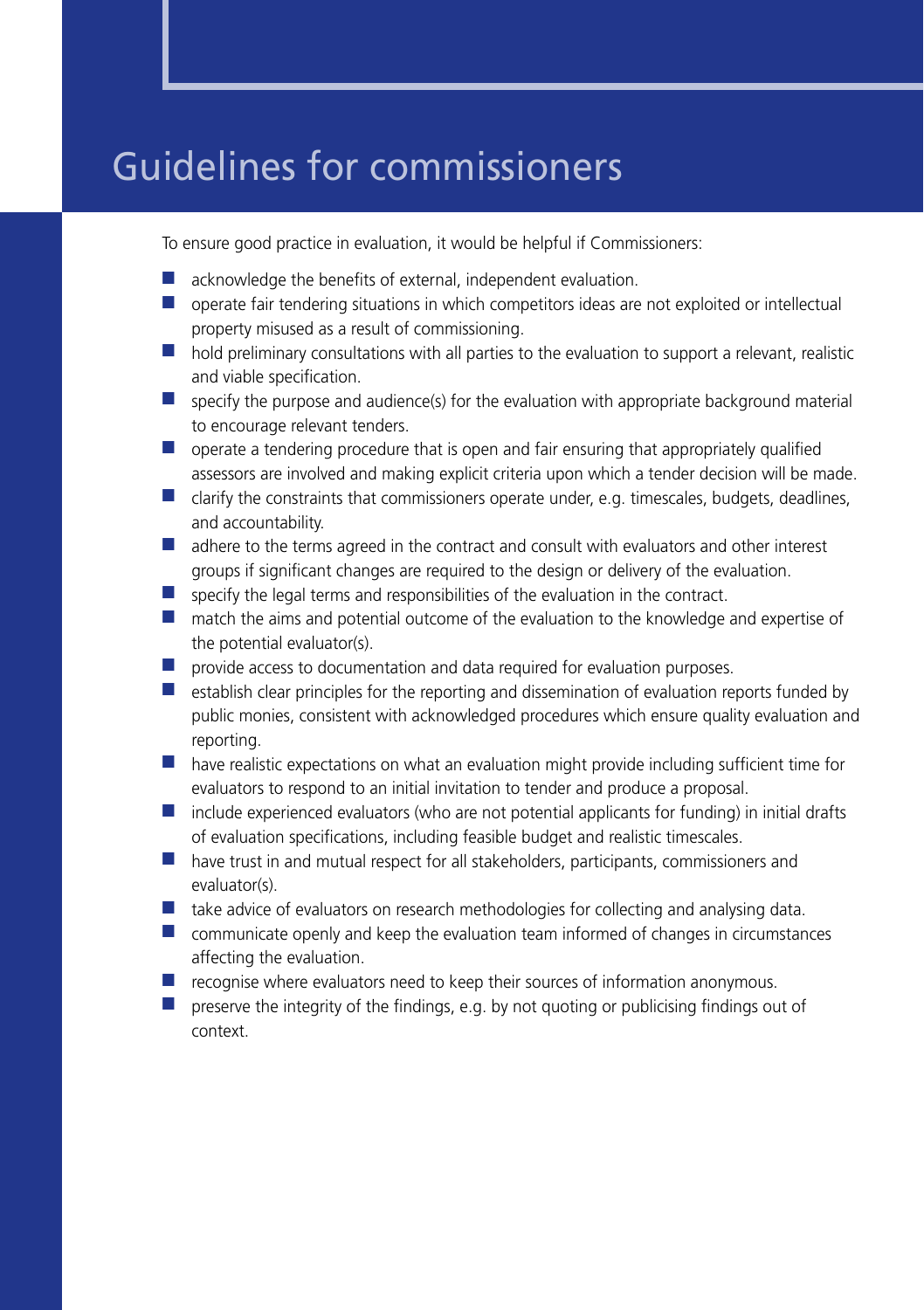## Guidelines for self-evaluation

Participants in an institutional self-evaluation need to:

- $\blacksquare$  make the aims, objectives and purposes of the evaluation clear to all members of the institution.
- $\blacksquare$  ensure that the process is built into the structure and function of the institution.
- $\blacksquare$  have a clear set of procedures for the sharing of data within and beyond the institution.
- $\blacksquare$  take steps to ensure that all members of the institution believe the evaluation is worth doing.
- $\blacksquare$  acknowledge that the sharing of knowledge and experience within the institution may be more threatening than to those outside and take steps to lessen this threat.
- $\blacksquare$  treat all colleagues equally in the process of the evaluation and dissemination of findings.
- **n** ensure that all involved in the evaluation (whether as a data givers, collectors or users) are engaged at some level from the start so they know what is happening and why.
- $\blacksquare$  adopt methodologies that are economical and feasible to use in the time- scales and operations of the institution.
- $\blacksquare$  have the backing and support of the head of the institution, including financial support, where appropriate for meetings, networking, dissemination and publication.
- $\blacksquare$  assure members of the institution that the findings from the evaluation are fed back into development as well as providing a measure of accountability.
- $\blacksquare$  indicate that the process is methodologically sound from which valid implications can be drawn for the precise purpose agreed.
- $\blacksquare$  ensure the agreement and understanding of all members of the institution before starting the evaluation.
- $\blacksquare$  demonstrate consistency and predictability of behaviour in the conduct and negotiation of the evaluation.
- $\blacksquare$  recognise and agree when it is important to make data public and when, for the development of the institution, it is prudent to retain some data in confidence.
- $\blacksquare$  communicate openly and honestly with colleagues, consistent with maintaining fair and equitable ethical procedures.
- $\blacksquare$  seek advice and/or consider adopting a critical friend to conduct a process audit of the methodological rigor and fairness with which the evaluation is conducted.
- $\blacksquare$  communicate to colleagues in accessible language and engage them in discussion on the utility of the evidence and findings.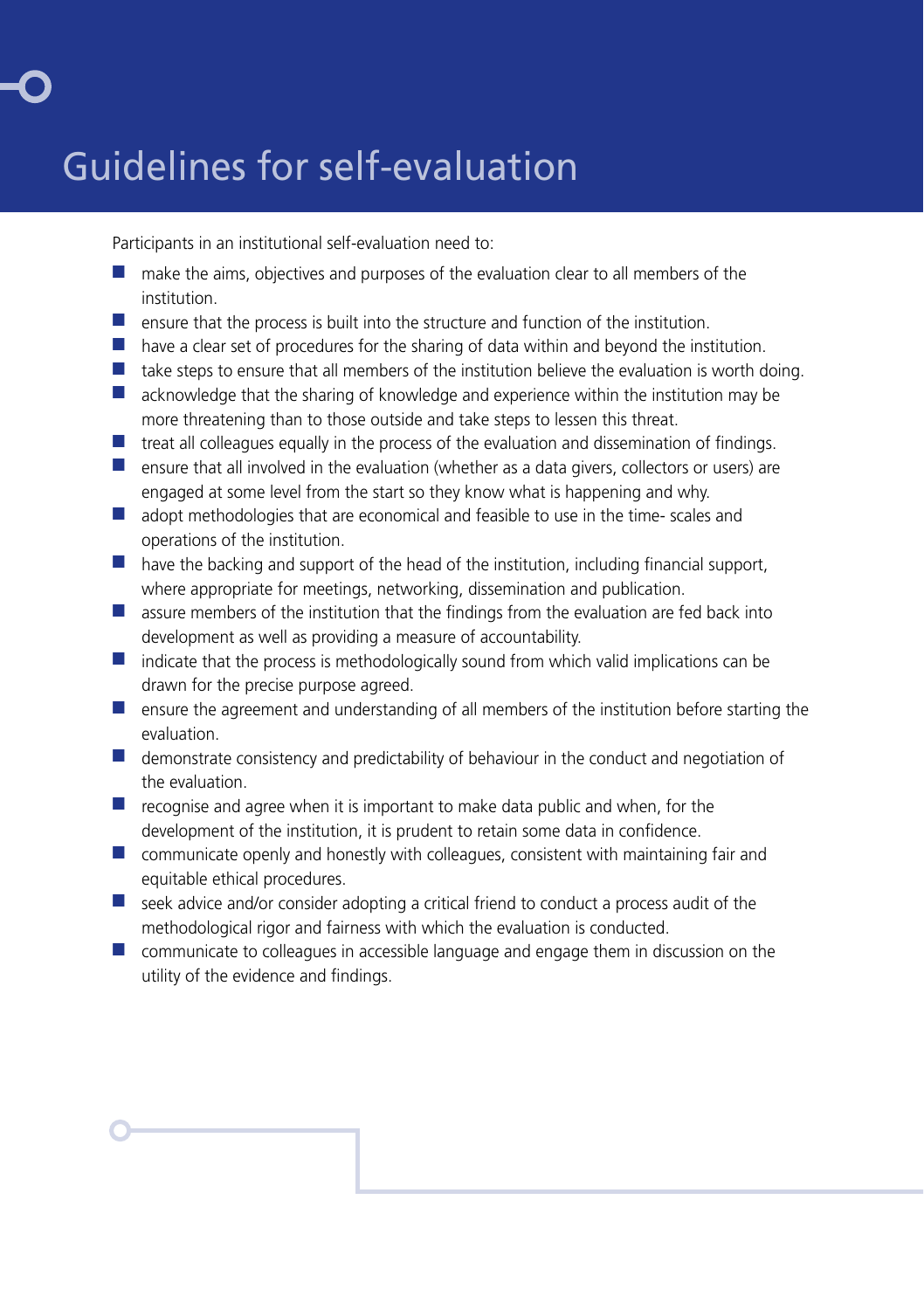### Guidelines for evaluation participants

- All participants in an evaluation shall:
	- $\blacksquare$  receive a proper explanation of the purpose and methods of the evaluation and should have opportunity to comment on how they are represented in the evaluation.
	- $\blacksquare$  have the opportunity to discuss the grounds of their potential participation and question what feedback they will receive.
	- $\blacksquare$  receive an explanation of the evaluation agreement as part of the negotiation of the evaluation teams' access to a programme.
	- $\blacksquare$  have the right to be fully informed about the purpose of the evaluation and procedures for collection and use of data (including explicit use of interview transcripts, observations and image based data).
	- $\blacksquare$  have access to the evaluation team as agreed in the contract for purposes of feedback, reporting and ongoing support for the duration of the evaluation.
	- $\blacksquare$  have proper opportunity to be assured that the data they offer is consonant with the Data Protection Act and that any data made public is on the grounds of fairness, accuracy and relevance.
	- $\blacksquare$  be assured that in the event of a dispute or difficulties between evaluation participants and evaluators, they would have access to independent arbitration.
	- **n** be assured that evaluators have taken all reasonable measures to check that the data are valid and any reporting that is a potential risk for participants has been negotiated.
	- $\blacksquare$  final reports should normally be lodged in the public domain and made available to all participants. Reasons for exemptions need to be recorded.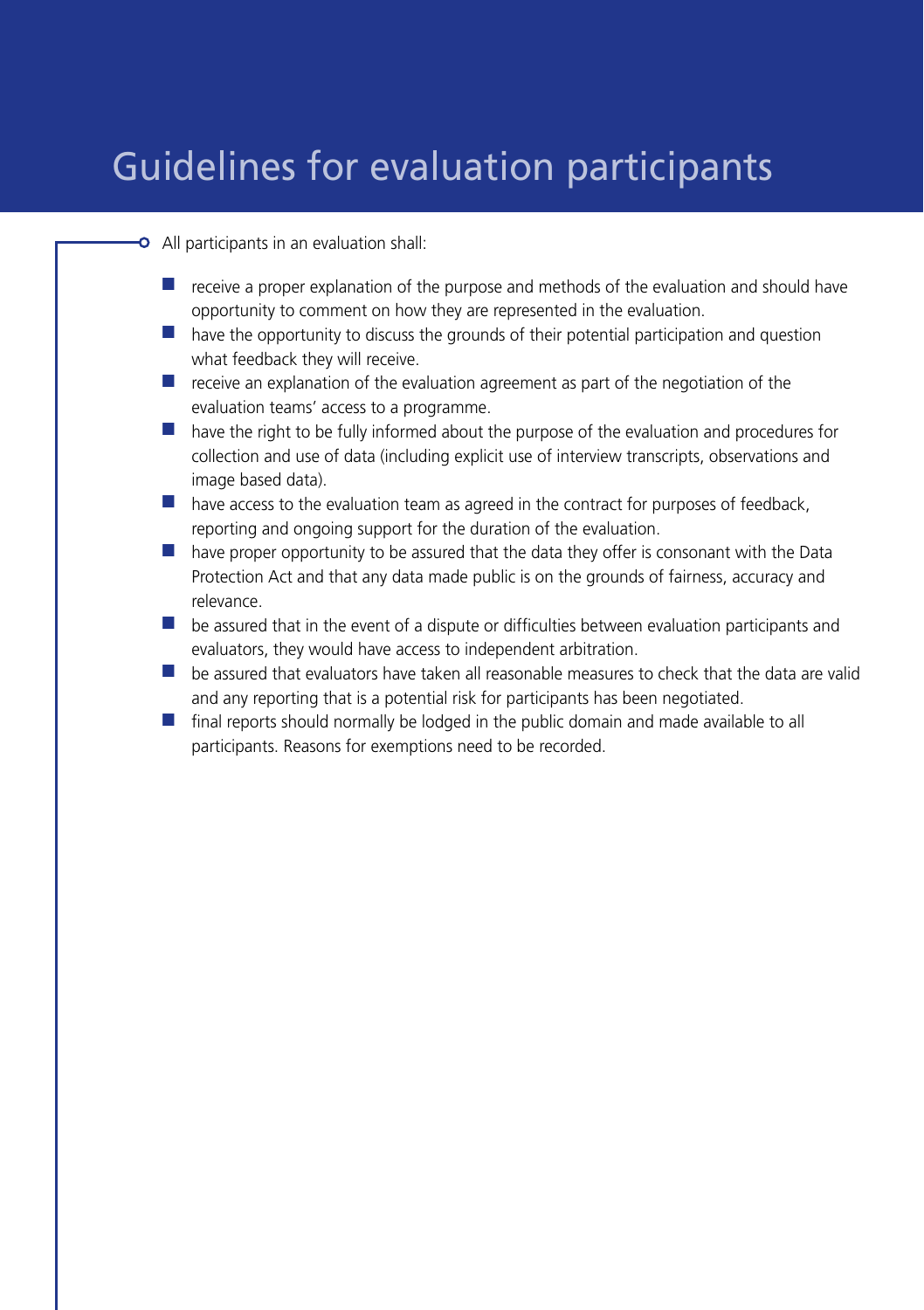

If you have any comments about use of the guidelines in practice, please send them to Helen Simons **h.simons@soton.ac.uk** or Georgie Parry-Crooke **g.parrycrooke@londonmet.ac.uk** For further copies of the guidelines please contact:

**UKES 1 St Mary's Courtyard Church Street Ware Hertfordshire SG12 9EF** Tel: **01920 462411** Fax: **01920 462730** E-mail: **ukes@profbriefings.co.uk**

© UKES 2013